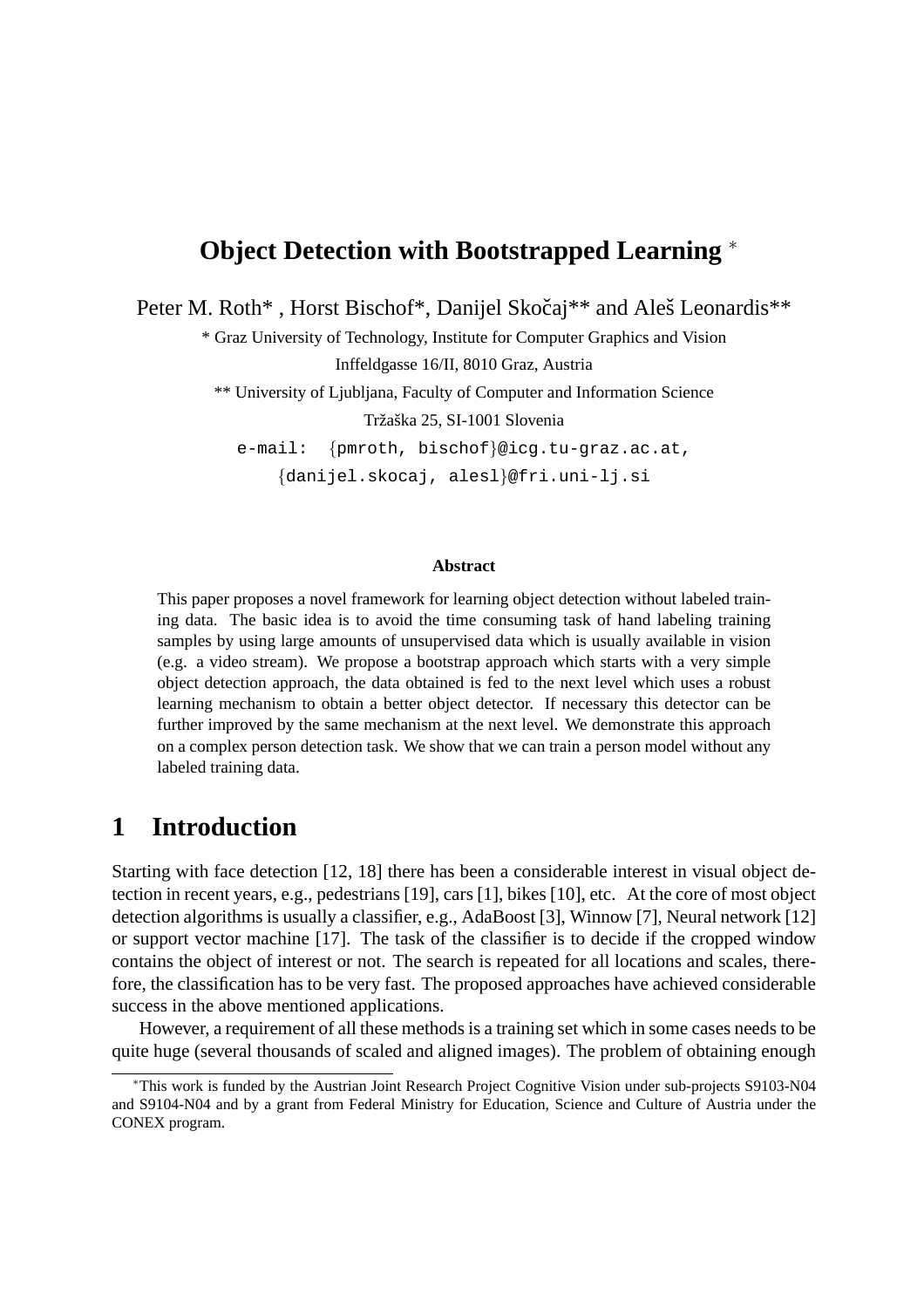training data increases even further because the methods are view based, i.e., if the view-point of the camera changes significantly (e.g. car from the side and car from the back) the classifier needs to be retrained. Training data is usually obtained by hand labeling a large number of images which is a time consuming and tedious task. It is clear that this is not practicable for applications requiring a large number of different view-points (e.g. video surveillance by large camera networks). Therefore, the main limitation of these approaches is to obtain a representative set of labeled object data. Negative examples (i.e., examples of images not containing the object) are usually obtained by a bootstrap approach [15]. One starts with a few negative examples and trains the classifier. The obtained classifier is applied to images not containing the object. Those sub-images where a (wrong) detection occurs are added to the set of negative examples and the classifier is retrained. This process can be repeated several times. Therefore, obtaining negative examples is usually not much of a problem.

The main contribution of this paper is to propose a novel framework to avoid hand labeling of training data for object detection tasks which is demonstrated on a pedestrian detection task. The basic idea is to use the huge amount of unlabeled data that is readily available for most detection task (i.e., just mount a video camera and observe the scene).

In particular, we propose the following (see Fig. 1 for an illustration): We start training the detection framework with a simple classifier (in our particular example we use a simple motion detection by background subtraction and classification based on the size and aspect ratio of the motion blobs). It is clear that this simple classifier will produce wrong classifications (if not, our task would be solved and we can stop). Nevertheless we can use this classifier to produce a labeled training set. Since we have excessive data available we can pick only those samples where the classification is correct with a high likelihood (i.e., we have only a few false detections but might miss many persons). Fig. 2 shows the results of such a simple classifier. The person in (a) is detected correctly, while the persons in (b) and (c) are not detected because the person with the buggy and the biker produce a too large motion blob. The thus obtained training set can now be used to train another classifier.



Figure 1: A sketch of the proposed framework of bootstrapped learning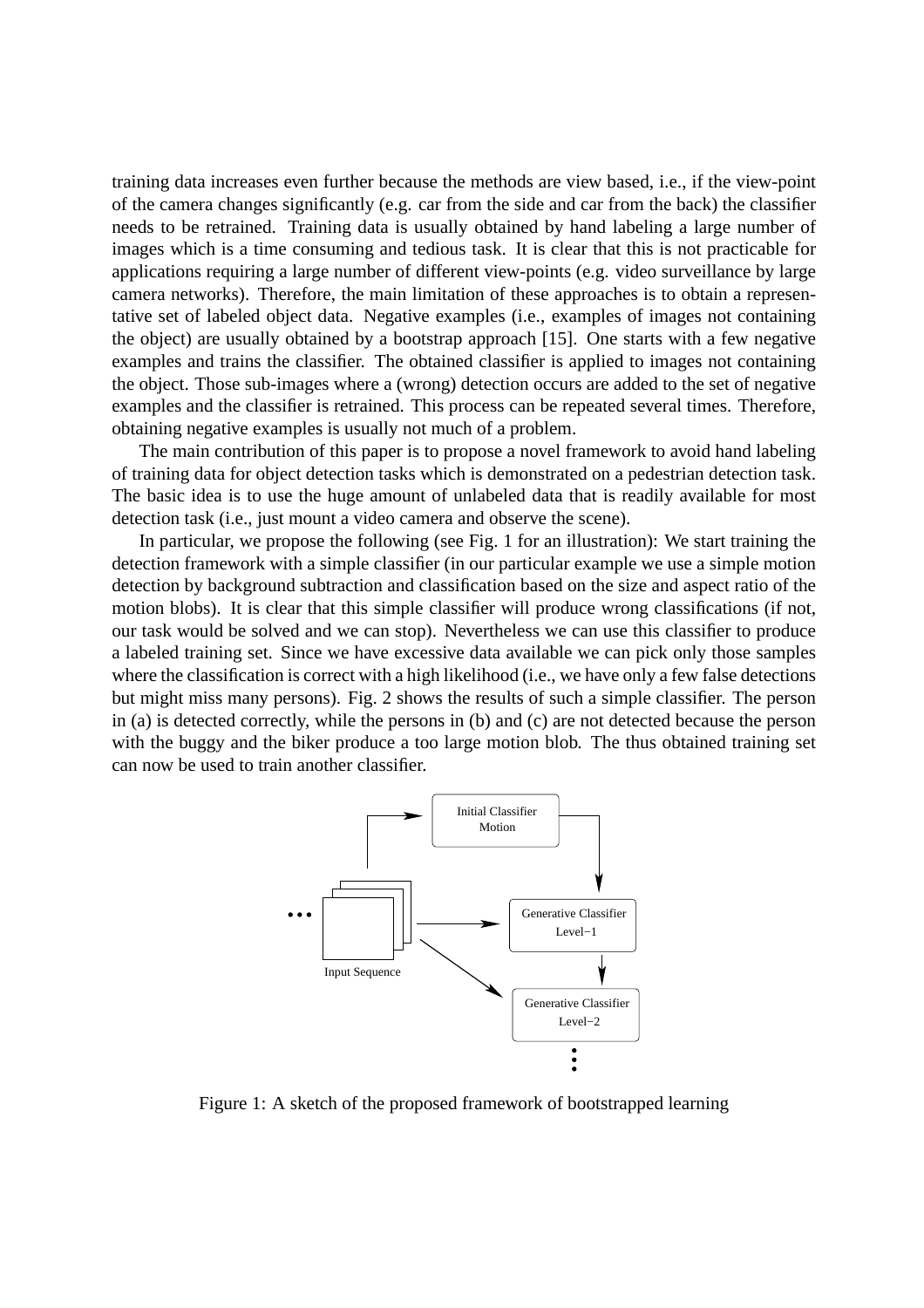In particular we propose to use a generative (reconstructive) method because it allows us to apply a robust detection scheme. Since we expect also wrong examples in the training set (misclassifications) we emphasize the importance of a robust training algorithm that can cope with outliers in the training data. To demonstrate the approach we use robust PCA as a generative robust classification procedure. The outlined process can be continued because with the new classifier we can produce a better labeled training set which we can use in turn to train another classifier etc. In fact, we can even use voting of the multiple classifiers obtained in the process (they are trained on different data) to generate another classifier. In the more general case we can also use different features for the different classifiers. In this case we increase the diversity of the classifiers which in turn would support voting. Later in the process we can also introduce discriminative classifiers like AdaBoost (the problem with discriminative methods is that they are inherently non robust (which is particularly true for AdaBoost) and are therefore not well suited in the early stage of training, but later when we have an almost correct training set we can obtain better detection rates with discriminative methods). The negative examples needed for training discriminative classifiers can be obtained by standard bootstrapping.



Figure 2: Match and mismatches of the motion classifier

The outlined approach is similar to the recent work of Nair and Clark [9] and Levin et al. [6]. Nair and Clark propose to use motion detection for obtaining the initial training set and then Winnow as a final classifier. Their approach does not include a robust training procedure which we show is quite beneficial, nor does it iterate the process to obtain more accurate results. In that sense our framework is more general. Levin et al. use the so called co-training framework to start with a small training set and to increase it by using a co-training of two classifiers operating on different features. This is similar to our voting proposal. However, they do not emphasize the role of robust classification, nor do they include more than two classifiers in the process. In this sense our approach is a generalization of both approaches. We emphasize the role of robust training which achieves better classification results in shorter time (i.e., make better use of the data), we use both generative and discriminative classifiers in the same framework.

The rest of the paper is organized as follows. In section 2 we detail our approach. In order to make the discussion concrete we will discuss it within the framework of person detection from videos. We will demonstrate the framework on using motion detection (a simple approximated median background model) and PCA and robust PCA as generative classifiers. The experimental results in section 3 demonstrate the approach on some challenging outdoor video sequences with groups of people and occlusions. Finally, we present some conclusions and outlook.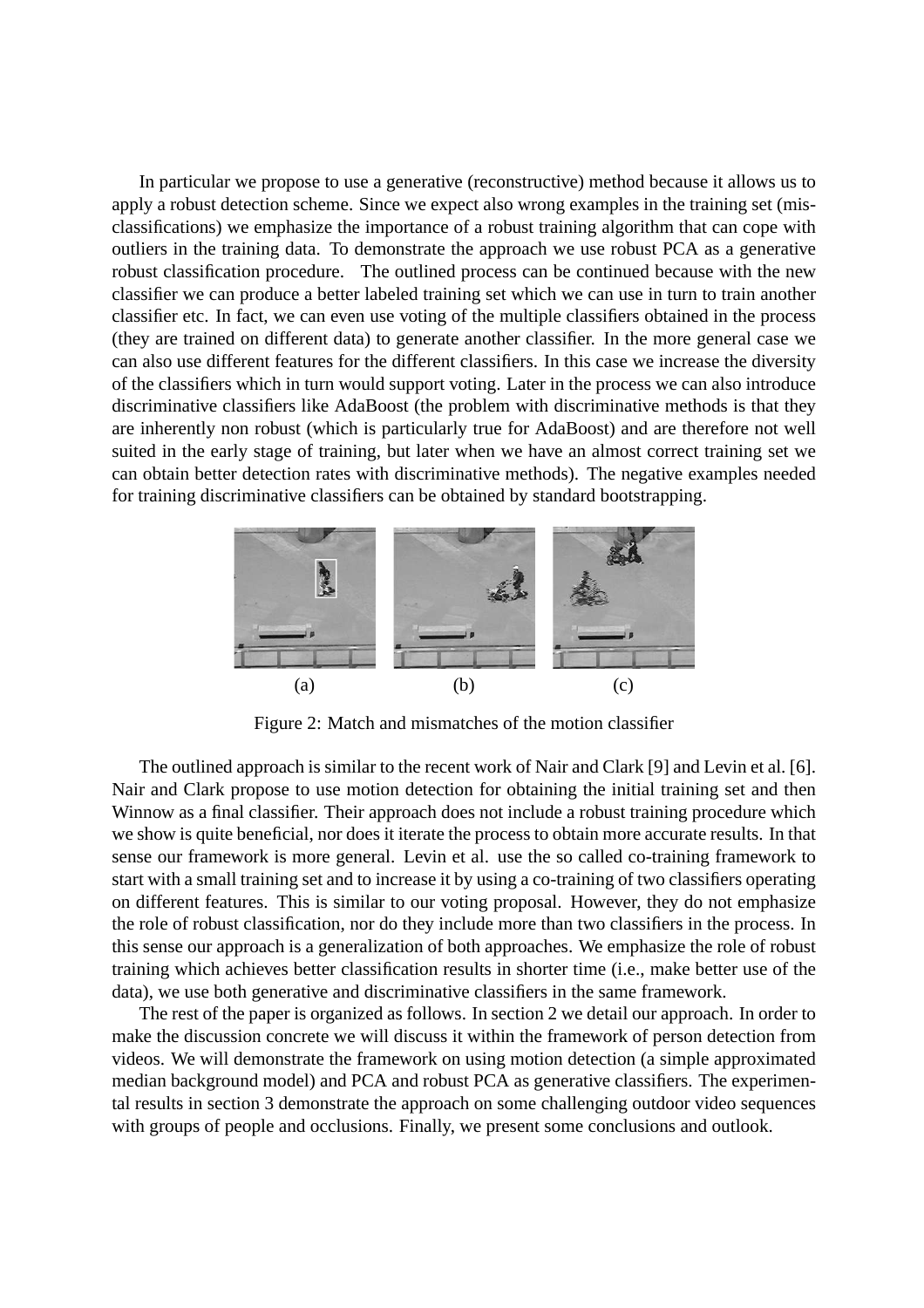### **2 Bootstrapped Learning for Person Detection**

Let us put the whole procedure in more formal terms. Let  $X = {\mathbf{x}_1, \dots \mathbf{x}_n | \mathbf{x}_i \in \mathbb{R}^m}$  be a set of unlabeled training data. In fact, we assume that this set is very large (our scenario is video surveillance where we can easily obtain huge amounts of unlabeled data). We start the bootstrap procedure with a very simple classifier  $C_0$  (in this paper we use motion detection and classification according to the bounding box of the motion blob see section 2.1). This classifier will label some of the images in the sequence, i.e., we obtain a set of positively labeled samples  $X_0 = {\mathbf{x}_i | \mathbf{x}_i \in X, C_0(\mathbf{x}_i) = 1}$ , where we denote a positive classification with  $C_0(\mathbf{x}_i) = 1$ . It is important that we take only those classifications that are quite certain, therefore the set  $X_0$ will contain a lot of correctly labeled examples (we assume that the majority of samples will be labeled correctly), but a lot of correct samples from the set X will not be included in  $X_0$ , in addition there will be also some mislabeled samples (minority of samples)<sup>1</sup>.

To obtain a better classifier in the next round we can now use the set  $X_0$  for training a classifier  $C_1$ . There are two important things to note, we have only positively labeled samples and the training set might contain outliers. Therefore, we propose to use a generative (reconstructive) classifier in level  $C_1$ , in particular we will use PCA (see section 2.2) but any other generative classifier can be used as well. This choice is important because only with generative methods we can learn from positive samples only, moreover we have the possibility to perform robust training, i.e., reject entire training samples or take only sub-parts of images for training (e.g. detect the person pushing the buggy and not the buggy). Having trained  $C_1$  we can employ it on the parts of the set  $X$  not used by any other classifier (i.e., in fact we have a sequence and we can just use the next images), producing a labeled set  $X'_1$ , the new training set is then  $X_1 = X_1' \cup X_0$ . This process can be continued to obtain  $C_2$  and  $X_2$  etc. The two important things to note are that we produce a diverse set of classifiers since we are using different data to train them (this is the same argument as used in boosting). If the classifiers produced are not diverse enough (i.e., the improvements from step to step are slow) we can increase the diversity by following options:

- 1. We can use a different classifier in the process (in fact when we have already a large training set we can also use a discriminative classifier).
- 2. We can use voting of classifiers  $C_1 \ldots C_k$  to obtain a new one.
- 3. We can use a different set of features and employ ideas from co-training [6] to increase the diversity.

The critical question is if the outlined process will improve the classifier in each step and when will it converge. A proof under general conditions is difficult to obtain (and perhaps not even possible). But there are several hints which show that the proposed approach is powerful. The process resembles in some aspects Boosting, which has been proven to improve the classification accuracy of weak classifiers [3]. The process is also closely related to co-training [2]

<sup>&</sup>lt;sup>1</sup>If we are not able to obtain an "unsupervised" initial classifier we could start the whole process using a few hand labeled samples to generate an initial classifier.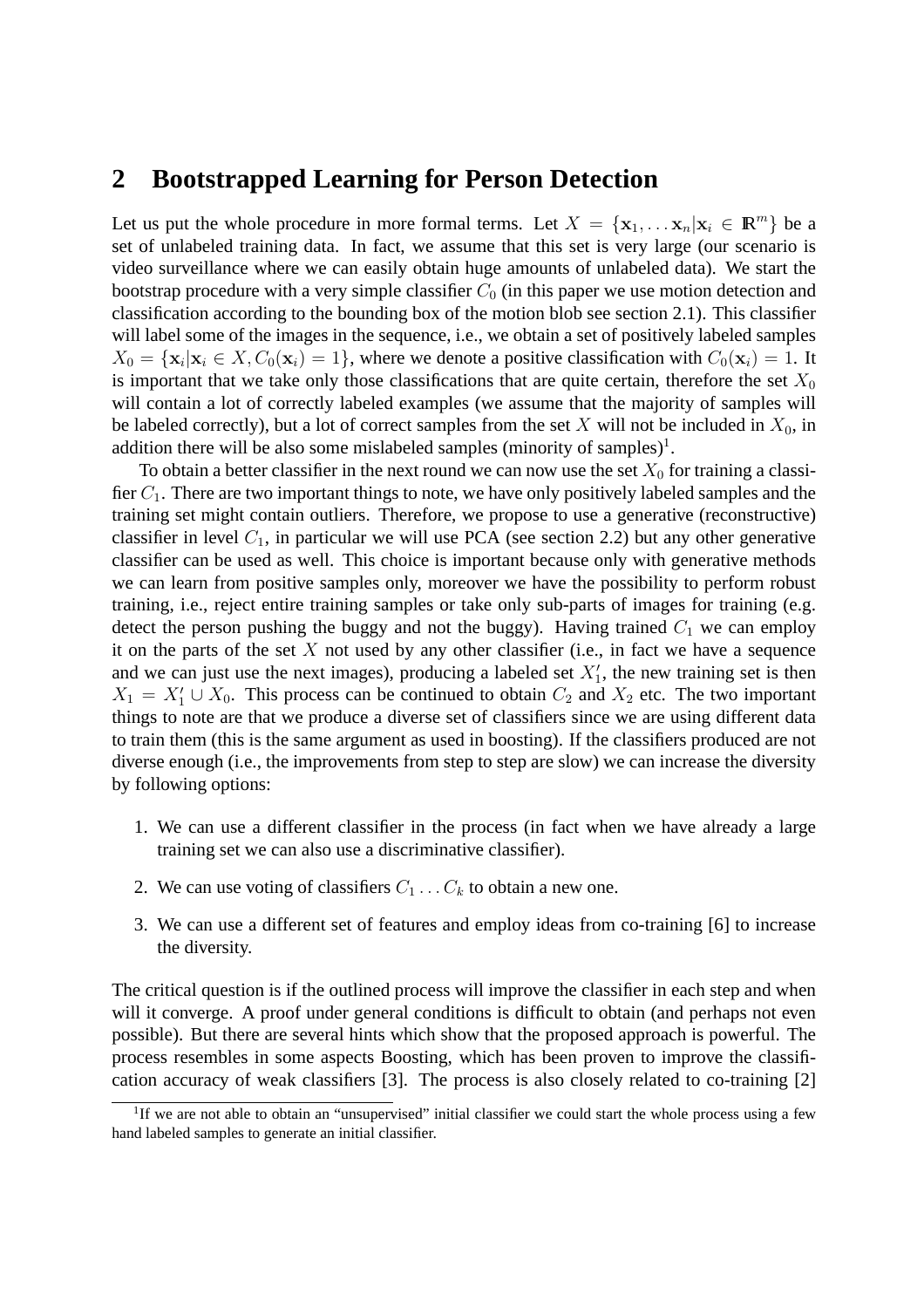which has been proven to increase the accuracy of the underlying classifiers (unfortunately the assumptions for the proof are rarely satisfied in practice). As the experiments in section 3 demonstrate the proposed method works for a a challenging person detection task.

### **2.1 Motion Detection**

Having a stationary camera a common approach to detect moving objects is to threshold the difference image between the currently processed image and a background image. A widely used and simple method for generating a background model is a pixel-wise median filter of length *L*:

$$
\mathbf{b}_t(m,n) = \text{median}_L(\mathbf{x}_{t-L}(m,n),\dots,\mathbf{x}_t(m,n))
$$
\n(1)

This implicitly assumes that an object will not stay at the same position for more than  $L/2$ frames. This simple method has two main disadvantages:

- 1. The median must be computed at each time step *t*.
- 2. *L* frames must be stored in the memory.

An alternative computationally more efficient method was developed by McFarlane and Schofield [8]. The approximated median filter computes an approximation of the median by incrementing the current estimate by one if the input pixel value is larger than the estimate and by decreasing it by one if smaller:

$$
\mathbf{b}_{t+1}(m,n) = \begin{cases} \mathbf{b}_t(m,n) + 1 & \mathbf{b}_t(m,n) < \mathbf{x}_t(m,n) \\ \mathbf{b}_t(m,n) - 1 & \mathbf{b}_t(m,n) > \mathbf{x}_t(m,n) \end{cases}
$$
(2)

This estimate eventually converges to the real median. Thus, after the initial model was computed only one reference image must be stored in memory. Considering the size and the geometry of a detected blob, the motion information can be used as a simple classifier.

#### **2.2 PCA and Robust PCA**

As a classifier we use PCA and Robust PCA. The main reason is that they are simple and efficient generative methods and that there are robust and on-line variants of these algorithms available (even robust and on-line algorithms see [13]).

Let  $\mathbf{x}_i = [x_{1i}, \dots, x_{mi}]^T \in \mathbb{R}^m$  be an individual image represented as a vector, and  $X =$  $[\mathbf{x}_1, \dots \mathbf{x}_n] \in \mathbb{R}^{m \times n}$ . To simplify the notation, we assume X to be normalized, having zero mean. The eigenvectors (principal axes) obtained from  $X$  are denoted by  $\mathbf{e}_i = [e_{1i}, \dots, e_{mi}]^T \in$  $\mathbb{R}^m$ ;  $E = [\mathbf{e}_1, \dots \mathbf{e}_n] \in \mathbb{R}^{m \times n}$ . The columns of E, i.e., eigenvectors, are arranged in decreasing order with respect to the corresponding eigenvalues. Usually, only  $k, k < n$ , eigenvectors (those with the largest eigenvalues) are needed to represent  $x_i$  to a sufficient degree of accuracy as a linear combination of eigenvectors  $e_i$ :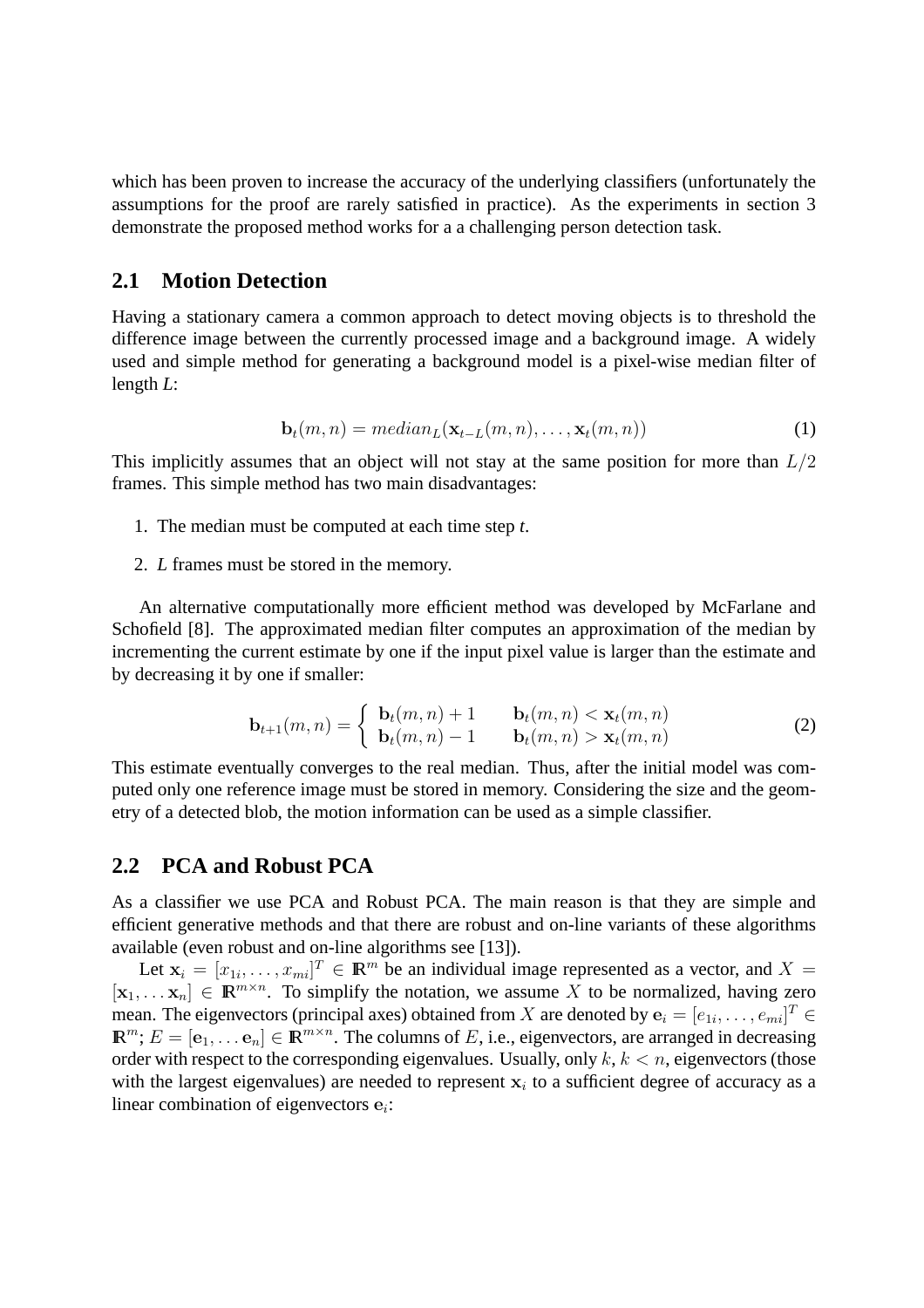$$
\tilde{\mathbf{x}} = \sum_{i=1}^{k} a_i(\mathbf{x}) \mathbf{e}_i = E \mathbf{a} \tag{3}
$$

where  $\tilde{x}$  denotes the approximation of x. The entire set of images X can thus be represented as  $\tilde{X} = EA$  where  $A = [\mathbf{a}_1, \dots \mathbf{a}_n] \in \mathbb{R}^{k \times n}$  consists of coefficient vectors  $\mathbf{a}_i = [a_{1i}, \dots, a_{ki}]^T \in$  $\mathbf{R}^k$ .

Having an eigenspace encompassing the training images and being given an input image y, recognition occurs as an estimation of the parameters  $a_i(y)$ . These can be calculated by a standard projection

$$
a_i(\mathbf{y}) = \mathbf{e}_i^T \mathbf{y} = \sum_{j=1}^m e_{ji} y_j \quad , \quad i = 1 \dots k \quad , \tag{4}
$$

or, as a robust procedure [5], by solving a system of linear equations

$$
y_{r_i} = \sum_{j=1}^{k} a_j(\mathbf{y}) e_{r_i, j} \quad , \quad i = 1 \dots q \quad , \tag{5}
$$

evaluated at  $q \ge k$  points  $\mathbf{r} = (r_1, \dots r_q)$ .

Once we have obtained the parameters  $a_i(y)$  we can reconstruct the image using (3), and determine the reconstruction error  $\epsilon = ||\mathbf{x} - \tilde{\mathbf{x}}||$ , based on this error we can perform object detection.

In order to train PCA when we have noisy samples we need a robust algorithm for obtaining E. Several methods to robustly extract the principal axes in the presence of outliers have been proposed in the statistical community; see [4] for a nice overview. The major drawback of these methods is that either they rely on the calculation of a "robust" covariance matrix, which is due to the high dimensionality of image data not feasible, or that they discard entire data vectors [20]. In the later case, a whole image would be eliminated just because of a single outlying pixel. For the tasks we envision to tackle, this would mean that no images would be usable since, in general, each of them might contain some outliers.

Two recent papers one by De la Torre and Black [4] and the other by Skocaj et al. [14] have presented methods which are robust and suitable for high dimensional image data. The method of De la Torre and Black is based on robust M-estimator. Their formulation yields a high dimensional non-linear optimization problem which has to be solved in an iterative manner. Therefore, the computational complexity of the algorithm is very high. The algorithm of Skocaj et al. is based on the EM formulation of PCA [11, 16] and is computationally much cheaper.

## **3 Experimental Results**

#### **3.1 Test Data**

For our experiments we used a challenging surveillance video consisting of approximative 15000 frames. The video is available in uncompressed true color with a resolution of  $720 \times 576$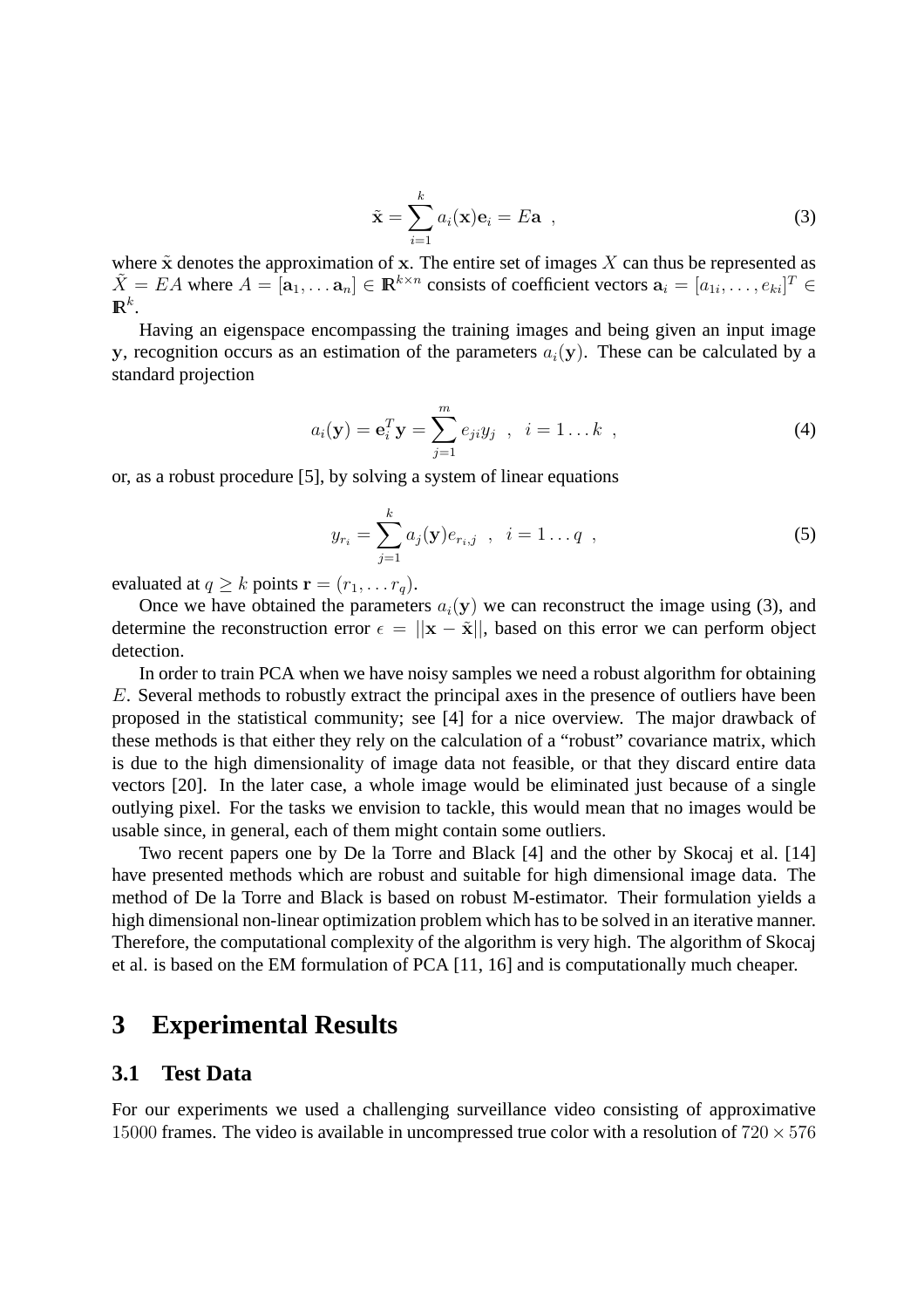pixels (see Fig. 3). For computational reasons we converted the frames to gray-values and cropped only subimages of the size  $240 \times 240$ . For evaluation purpose we generated a new video from several interesting subsequences (containing multiple persons, occlusions etc). This video consists of 1650 frames and was manually annotated (all together about 1750 persons), where the average size of the people is about  $60 \times 30$  pixels. For training we used only every fifth frame to avoid too many similar training objects.



Figure 3: Full video frame:  $720 \times 576$  pixels

### **3.2 Description of Experiments**

We have evaluated three steps on the video sequence described above to show that the detection rate can be increased from step to step.

- **Step 1:** The first classifier  $C_0$  is based on motion information. Moving pixels are estimated by thresholding the difference image between the current frame and an estimated background model. Connected foreground pixels are grouped into blobs that are geometrically tested. Only blobs that fulfill the size and aspect ratio restrictions are accepted as a person (these parameters are derived from a rough calibration of the ground plane). For estimating the background model the approximated median method is applied. As a result we get the labeled set  $X_0$ .
- **Step 2:** The second classifier  $C_1$  is obtained by standard PCA training on  $X_0$  (there is not enough data for robust PCA in this step). For detection subimages are cropped and transformed into the eigenspace, where the PCA coefficients are estimated by the robust procedure [5] (see equation (5)). If the reconstruction error is below some threshold  $\theta_{person}$ a subimage is accepted as a person. To save computing time, only those regions are processed where the motion detection has detected blobs. To ensure that partially occluded persons are also included in this processing step the detected blobs are enlarged based on the geometry of the blob. As a result we get the labeled set  $X'_1$ .
- **Step 3:** The third classifier  $C_2$  is obtained by PCA training on  $X_1$ , where  $X_1 = X_1' \cup X_0$ . In contrast to Step 2 the eigenspace is now computed using the the robust PCA learning algorithm [14]. The detection is performed as described in Step 2.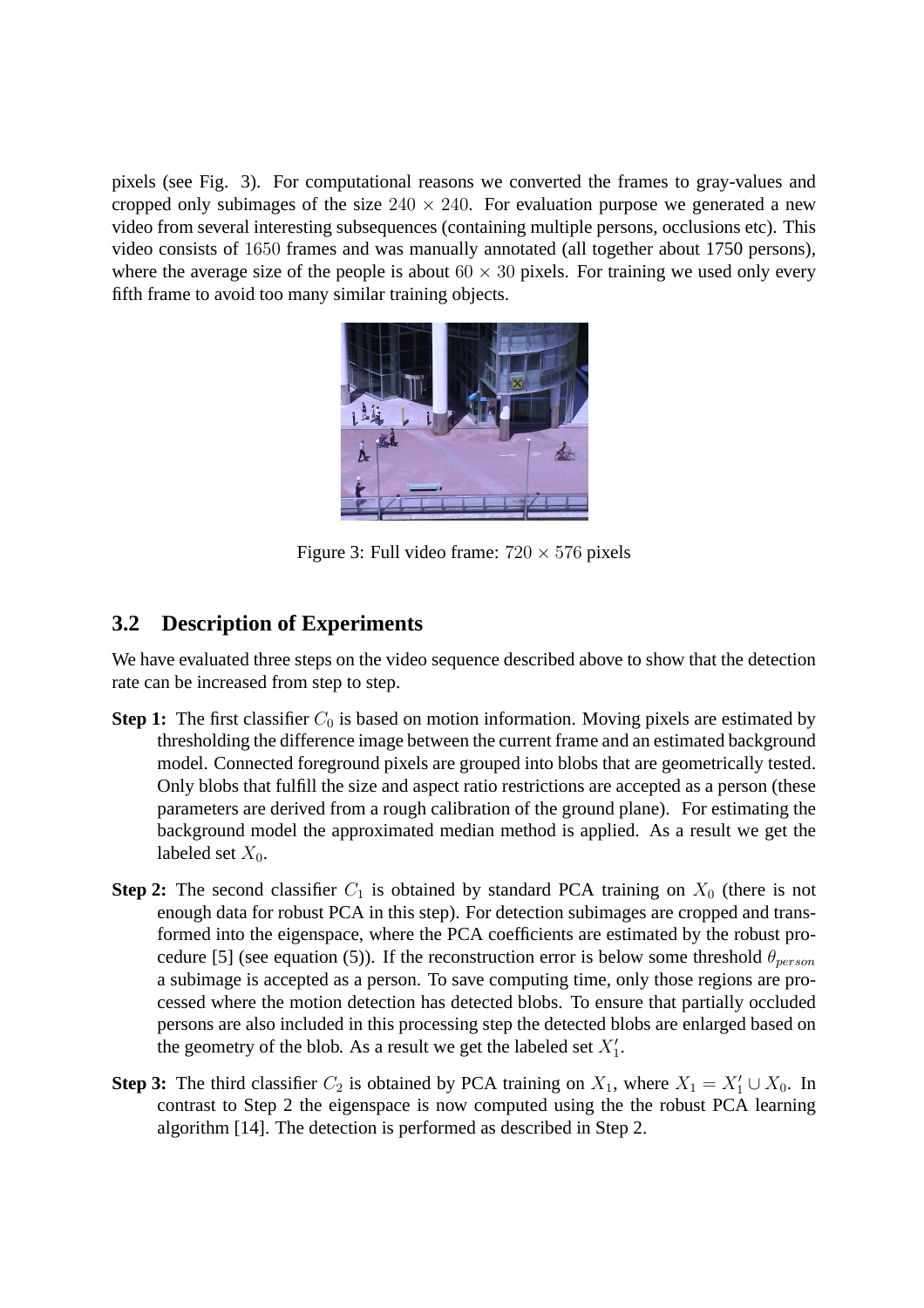#### **3.3 Results**

The simple classifier based on motion information (Step 1) detects only about 34% of all pedestrians<sup>2</sup>, but due to the rather restricted parameter settings there are no false positives. Using the standard PCA method (Step 2) we get a detection rate of 64%, almost two times as much detections as in Step 1. But note that there also a few false positives now, where partially detected persons are counted as errors. The results of Step 3 show an increase in performance using the robust algorithm. The detection rate is increased to 75%, while the misclassification rate is decreased. This demonstrates the advantage of using a robust learning algorithm. These results are summarized in Table 1.

|        | matches % | mismatches % |
|--------|-----------|--------------|
| Step 1 | 34.3%     | $0.0\%$      |
| Step 2 | 64.3%     | 1.9%         |
| Step 3 | 75.5%     | 1.1%         |

Table 1: Detection/False Detections rates on the whole annotated video sequence

Let us now look at a few examples. Fig. 4 shows the father with the buggy. It was not detected in Step 1 because the motion blob is too big. But it was detected in Step 2 and also in Step 3.



Figure 4: Father pulling the buggy is detected: (a) Step 1, (b) Step 2, (c) Step 3

The next example shows the benefit of using a robust training procedure. Fig. 5 shows two persons close together. They are not detected in Step 1, in Step 2 a false detection occurs, but using the robust PCA method both persons are correctly detected. Additionally the biker is detected in Step 3.

## **4 Summary and Conclusions**

We have presented a novel framework for unsupervised training of an object detection system that can be applied for automatically labeling a huge amount of data. Therefore the time consuming task of hand labeling the data can be reduced to an initial estimation of the parameters

<sup>&</sup>lt;sup>2</sup>Here all bikers are accepted as a persons. The total number of bikers is below  $1\%$  of all detections.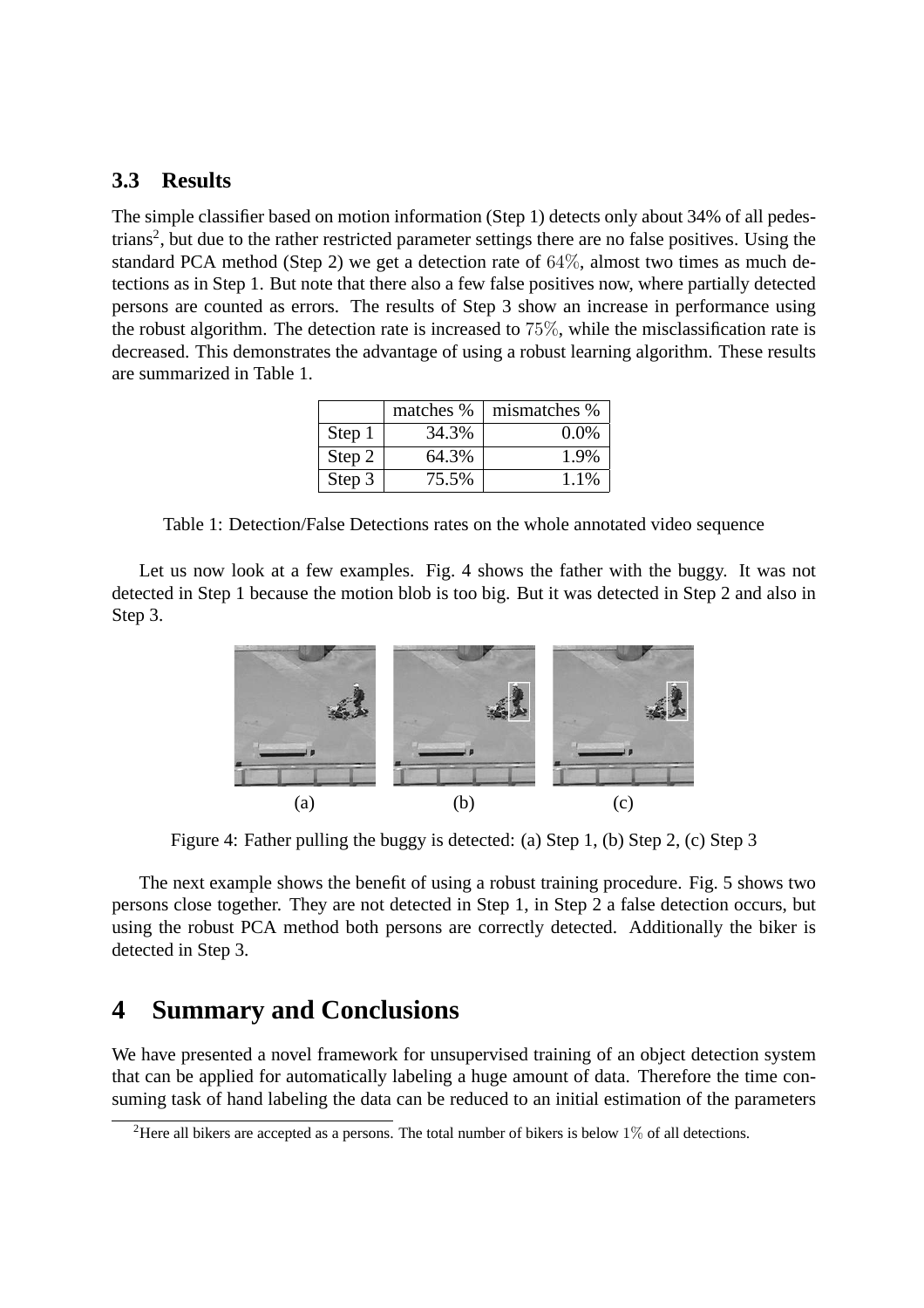

Figure 5: RPCA yields matches of higher quality: (a) Step 1, (b) Step 2, (c) Step 3

needed for motion detection. The basic idea is to use a bootstrap approach, starting with a very simple object detection system and then using a sequence of classifiers to generate better object detectors. We have demonstrated the framework on a surveillance task where we have learned a pedestrian detector. We have started with a simple moving object classifier and then used PCA and Robust PCA to obtain more complex classifiers. Compared to the initial classification we have increased the performance of the system by more than a factor of 2. The final detection rate of 75% is not overwhelming, but so far we have due to limited amount of data not trained another classifier and stopped after Step 3. We have stressed the importance of robust training. As the examples have shown we will usually have errors in the training set, therefore it is important to be robust during training. We have used the system in an offline fashion, but for both PCA and Robust PCA there are online algorithms available, so we could in principle perform the training also online while the system is in operation.

The framework we have presented is quite general. Our next steps are to increase the diversity of classifiers and to include also voting in the process. Another interesting point is to add a discriminative classifier (e.g. AdaBoost) later in the process to further increase the detection rate.

# **References**

- [1] S. Agarwal and D. Roth. Learning a sparse representation for object detection. In *Proceedings of the 7th European Conference on Computer Vision*, volume 4, pages 113–130, 2002.
- [2] A. Blum and T. Mitchell. Combining labeled and unlabeled data with co-training. In *COLT: Proceedings of the Workshop on Computational Learning Theory*, pages 92–100. Morgan Kaufmann, 1998.
- [3] Y. Freund and R. Shapire. A decision-theoretic generalization of online learning and an application to boosting. *J. of Computer and System Sciences*, 55:119–139, 1997.
- [4] F. D. la Torre and M. Black. Robust principal component analysis for computer vision. In *Proc. ICCV01*, pages 362–369. IEEE Computer Society Press, 2001.